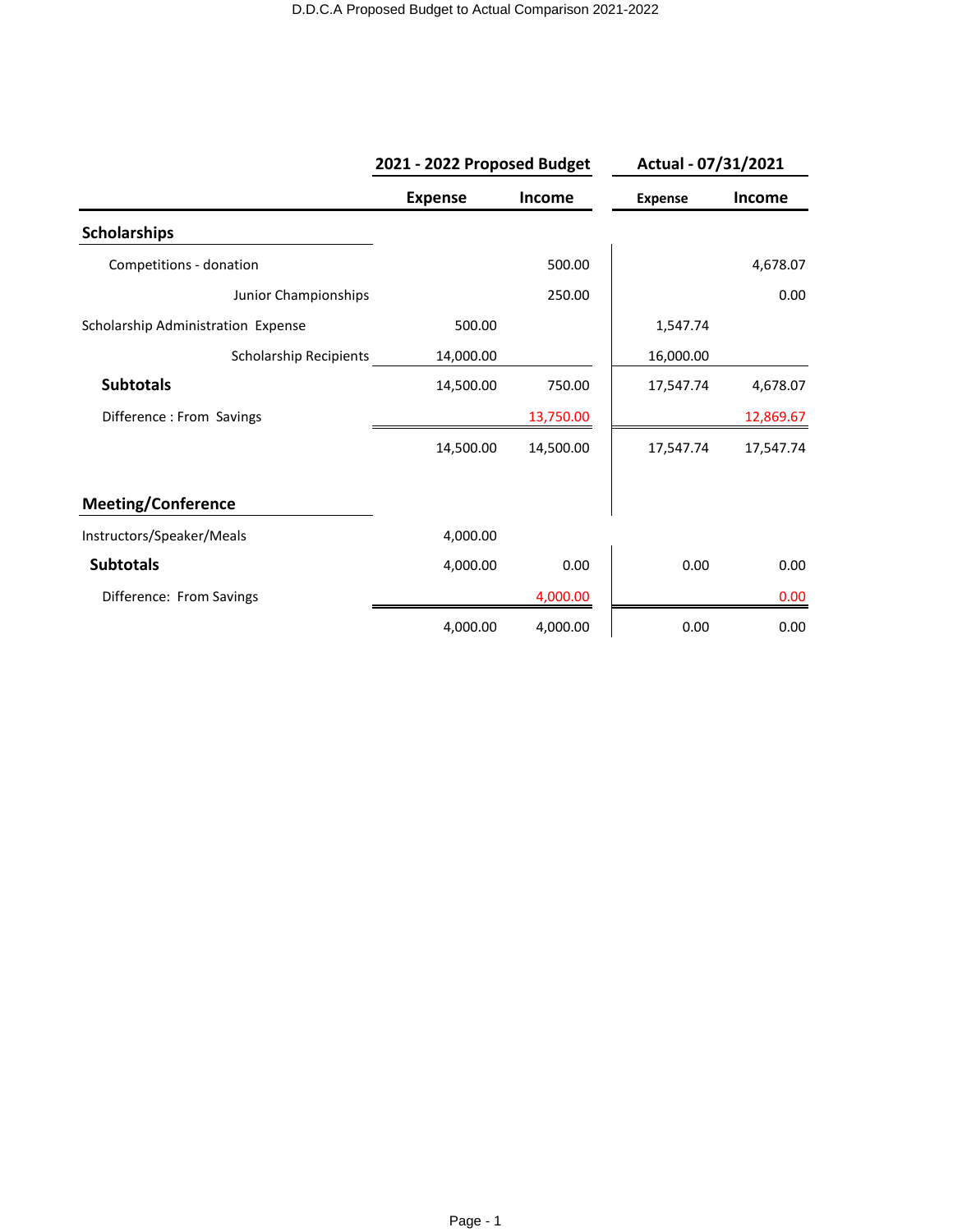|                                   |                | 2021 - 2022 Proposed Budget |                | Actual - 07/31/2021 |  |
|-----------------------------------|----------------|-----------------------------|----------------|---------------------|--|
|                                   | <b>Expense</b> | <b>Income</b>               | <b>Expense</b> | Income              |  |
| Membership                        |                |                             |                |                     |  |
| All-State                         | 4,000.00       | 4,000.00                    | 2,615.36       | 3,600.00            |  |
| <b>Business Memberships</b>       |                | 1,000.00                    |                | 200.00              |  |
| <b>Category Championships</b>     | 8,000.00       | 11,000.00                   | 0.00           | 0.00                |  |
| Club/Jr. High Memberships         |                | 800.00                      |                | 700.00              |  |
| College/Pro Team Memberships      |                |                             |                | 0.00                |  |
| Grants                            |                |                             |                | 1,000.00            |  |
| Membership Fees                   |                | 10,000.00                   |                | 11,420.00           |  |
| Interest on Savings               |                | 18.00                       |                | 13.24               |  |
| <b>Background Checks</b>          | 0.00           |                             |                |                     |  |
| <b>Bank Charge</b>                | 15.00          |                             |                |                     |  |
| <b>Board Education</b>            | 0.00           |                             |                |                     |  |
| <b>Board Jackets</b>              | 200.00         |                             |                |                     |  |
| <b>Board Stipends</b>             | 6,500.00       |                             | 6,900.00       |                     |  |
| Board Work Session - Food/Lodging | 500.00         |                             | 152.55         |                     |  |
| <b>Competition Awards</b>         |                |                             | 1,892.50       |                     |  |
| <b>Constant Contact</b>           | 650.00         |                             | 573.23         |                     |  |
| Drop Box Fee                      |                |                             | 525.00         |                     |  |
| Equipment                         | 500.00         |                             |                |                     |  |
| Gifts                             | 750.00         |                             |                |                     |  |
| Insurance                         | 1,142.00       |                             | 1,142.00       |                     |  |
| JA Assistance                     |                |                             |                |                     |  |
| JA Education Assistance           |                |                             |                |                     |  |
| JA Mileage Assistance             | 1,500.00       |                             |                |                     |  |
| JA Stipend Assistance             |                |                             |                |                     |  |
| JA Eval Show Assistance           |                |                             |                |                     |  |
| <b>Member Education</b>           | 1,500.00       |                             |                |                     |  |
| <b>NDCA Conference</b>            |                |                             |                |                     |  |
| <b>Office Supplies</b>            | 300.00         |                             | 203.88         |                     |  |
| Paypal Fees                       | 400.00         |                             | 223.18         |                     |  |
| Postage                           | 150.00         |                             | 167.50         |                     |  |
| Prof Fees/Licenses                | 1,460.00       |                             | 1,556.26       |                     |  |
| State - Awards                    | 900.00         |                             | 431.47         |                     |  |
| <b>State Champion Shirts</b>      |                | 1,000.00                    | 13.98          | 5.00                |  |
| Website                           | 450.00         |                             | 169.20         |                     |  |
| Zoom Subscription                 | 150.00         |                             | 149.90         |                     |  |
| Subtotal                          | 28,917.00      | 27,818.00                   | 16,716.01      | 16,938.24           |  |
| Difference: to Savings            |                | 1,099.00                    |                | 222.23              |  |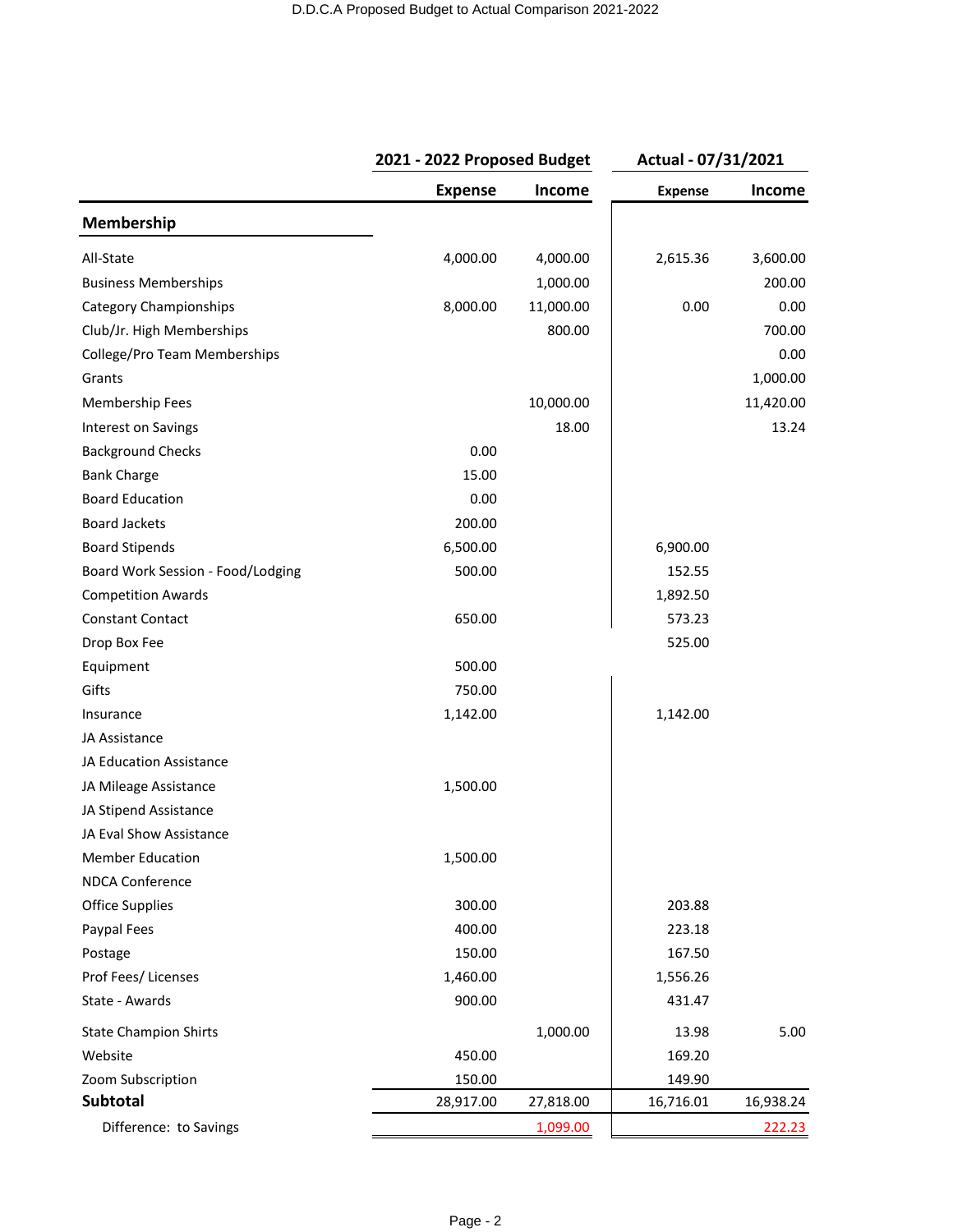28,917.00 28,917.00 16,716.01 222.23